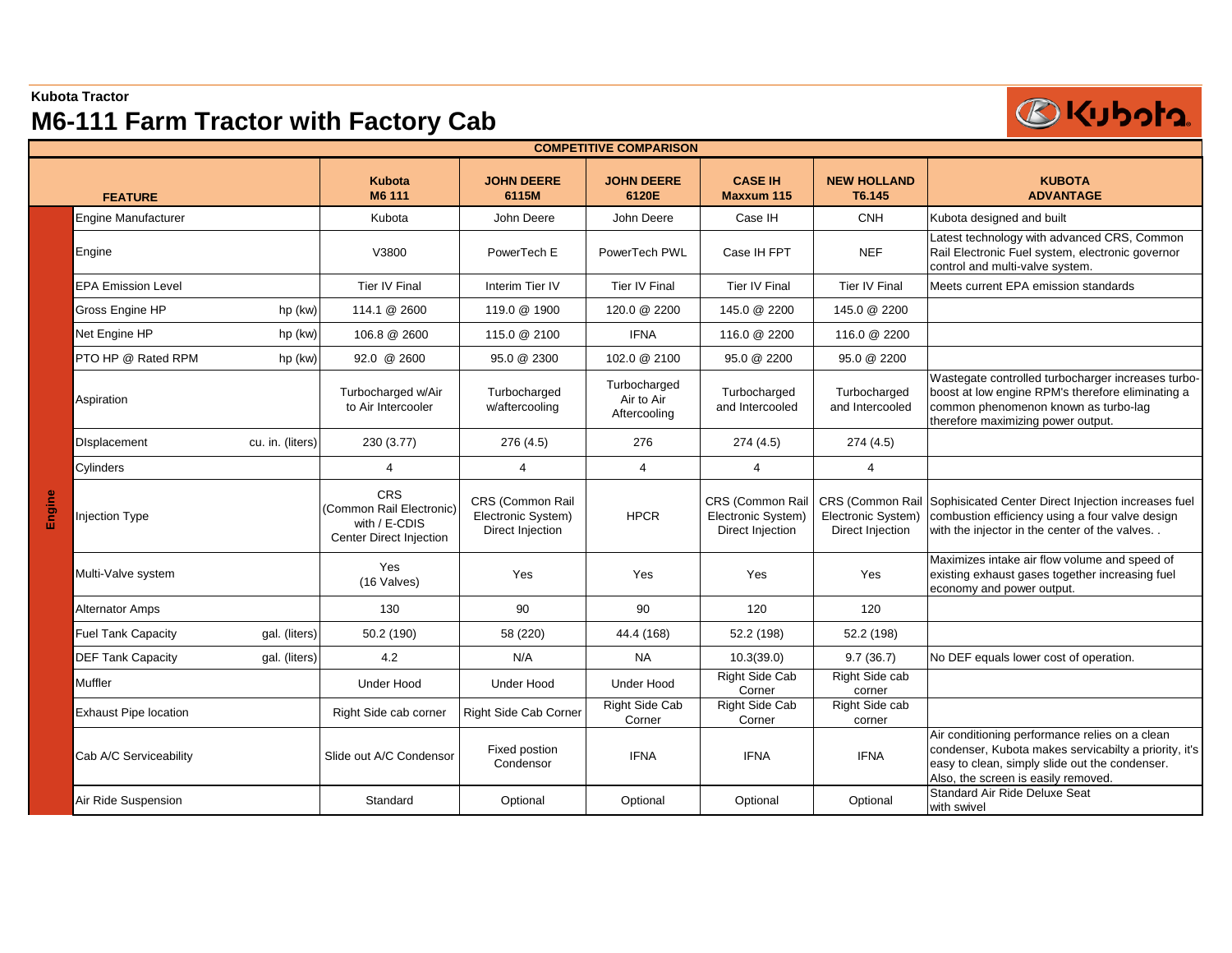## **M6-111 Farm Tractor with Factory Cab**



| <b>COMPETITIVE COMPARISON</b> |                                       |                                                                        |                                             |                                                |                                             |                                             |                                                                                                                                                                                         |  |  |
|-------------------------------|---------------------------------------|------------------------------------------------------------------------|---------------------------------------------|------------------------------------------------|---------------------------------------------|---------------------------------------------|-----------------------------------------------------------------------------------------------------------------------------------------------------------------------------------------|--|--|
| <b>FEATURE</b>                |                                       | <b>Kubota</b><br>M6 111                                                | <b>JOHN DEERE</b><br>6115M                  | <b>JOHN DEERE</b><br>6120E                     | <b>CASE IH</b><br><b>Maxxum 115</b>         | <b>NEW HOLLAND</b><br>T6.145                | <b>KUBOTA</b><br><b>ADVANTAGE</b>                                                                                                                                                       |  |  |
|                               | Transmission                          | 24F X 24R<br>8-Speed, Three Range<br>Intelli-Shift<br>(Power shift)    | 24F X 24R<br>PowrQuad Plus                  | 12F X 12 R<br>PowrReverser                     | 16Fx16R<br>(Semi-PowerShift)                | 16F X 16R<br>(Semi-PowerShift)              | The Intelli-Shift provides advanced electronic shfit<br>control with Auto-Mode, it'll do the shifting for you.                                                                          |  |  |
|                               | eft-Hand Shuttle Lever                | Standard                                                               | Standard                                    | Standard                                       | Standard                                    | Standard                                    | Easier Operation without high cost option.                                                                                                                                              |  |  |
|                               | <b>Fully Synchronized Range Shift</b> | Yes                                                                    | Yes                                         | No, Partial                                    | Yes                                         | Yes                                         | Shiftable on the go via clutch button on range<br>lever.                                                                                                                                |  |  |
|                               | <b>Hydraulic Shuttle Standard</b>     | Standard                                                               | Standard                                    | Standard                                       | Standard                                    | Standard                                    |                                                                                                                                                                                         |  |  |
|                               | Clutch Type                           | Wet                                                                    | Wet                                         | Wet                                            | Wet                                         | Wet                                         |                                                                                                                                                                                         |  |  |
| Transmission / Drive Train    | Creep Speed / Optional                | Cassette Type<br>32F X 32R                                             | <b>Factory Option</b>                       | <b>NA</b>                                      | <b>Factory Option</b>                       | <b>Factory Option</b>                       | Dealer installed cassette style creep speed kit<br>provides flexibility to the customers applications<br>now or later.                                                                  |  |  |
|                               | <b>Final Drive Type</b>               | <b>Inboard Planetary</b>                                               | Inboard Planetary                           | <b>Inboard Planetary</b>                       | <b>Inboard Planetary</b>                    | <b>Inboard Planetary</b>                    |                                                                                                                                                                                         |  |  |
|                               | <b>Brakes</b>                         | <b>Hydraulic Wet Disk</b><br>Self Adjusting                            | <b>Hydraulic Wet Disk</b><br>Self Adjusting | <b>Hydraulic Wet Disk</b><br>Self Adjusting    | <b>Hydraulic Wet Disk</b><br>Self Adjusting | <b>Hydraulic Wet Disk</b><br>Self Adjusting | Automatic 4WD braking feature when applying<br>brakes from 2WD mode, 4WD energizes to apply<br>4WD braking action                                                                       |  |  |
|                               | <b>Differential Controls</b>          | Electrohydraulic<br>Front & Rear                                       | Electrohydraulic<br>Front & Rear            | iviecnanicai Rear<br>Electrohydraulic<br>Eront | Electrohydraulic<br>Frt/Rear (Optional)     | Electrohydraulic<br>Frt/Rear                |                                                                                                                                                                                         |  |  |
|                               | Front Axle / 4wd                      | Bevel Pinion with<br>Bi-Speed Turn (outboard<br>planetary final gears) | U-Joint                                     | U-Joint                                        | U-Joint                                     | U-Joint                                     | Bi-Speed turn is an exclusive feaure and shortens<br>the turning radius dramatically. Provides constant<br>power at all steering angles, and it is built by<br>Kubota.                  |  |  |
|                               | Power Steering                        | Hydrostatic<br>Power Steering                                          | Hydrostatic<br>Power Steering               | Hydrostatic<br>Power Steering                  | Hydrostatic<br>Power Steering               | Hydrostatic<br>Power Steering               |                                                                                                                                                                                         |  |  |
| <b>System</b><br>PTO          | <b>Type</b>                           | Hydrauilc Independent<br>540/1000                                      | Independent<br>540/1000                     | Independent<br>540/1000                        | Independent<br>540/1000                     | Independent<br>540/1000                     | Electro-Hydraulic engagment, self modualating<br>startup.                                                                                                                               |  |  |
|                               | Speeds @ RPM                          | 540 @ 2405<br>1000 @ 2389                                              | 540 @ 1932<br>1000 @ 1932                   | 540 @ 2085<br>1000 @ 2067                      | <b>IFNA</b>                                 | <b>IFNA</b>                                 |                                                                                                                                                                                         |  |  |
|                               | <b>Engagement Method</b>              | Electrohydraulic<br>Self-Modulating                                    | Electrohydraulic                            | Electrohydraulic                               | Electrohydraulic                            | Electrohydraulic                            | User friendly operation with your right hand. Electric<br>over hydraulic knob control provides smooth<br>engagement, and the operator can easily see the<br>implement at the same time. |  |  |
|                               | Clutch type                           | Multi-Plate<br>Wet Clutch                                              | Multi-Plate<br>Wet Clutch                   | Multi-Plate<br>Wet Clutch                      | Dry Clutch or<br>Multi-Plate Wet<br>Clutch  | Multi-Plate<br>Wet Clutch                   | Hydraulic PTO clutch is cooled and lubricated with<br>oil for long life. In fact all Kubota M-Series tractors<br>are equipped with a hydraulic PTO clutch.                              |  |  |

**Kubota Tractor**